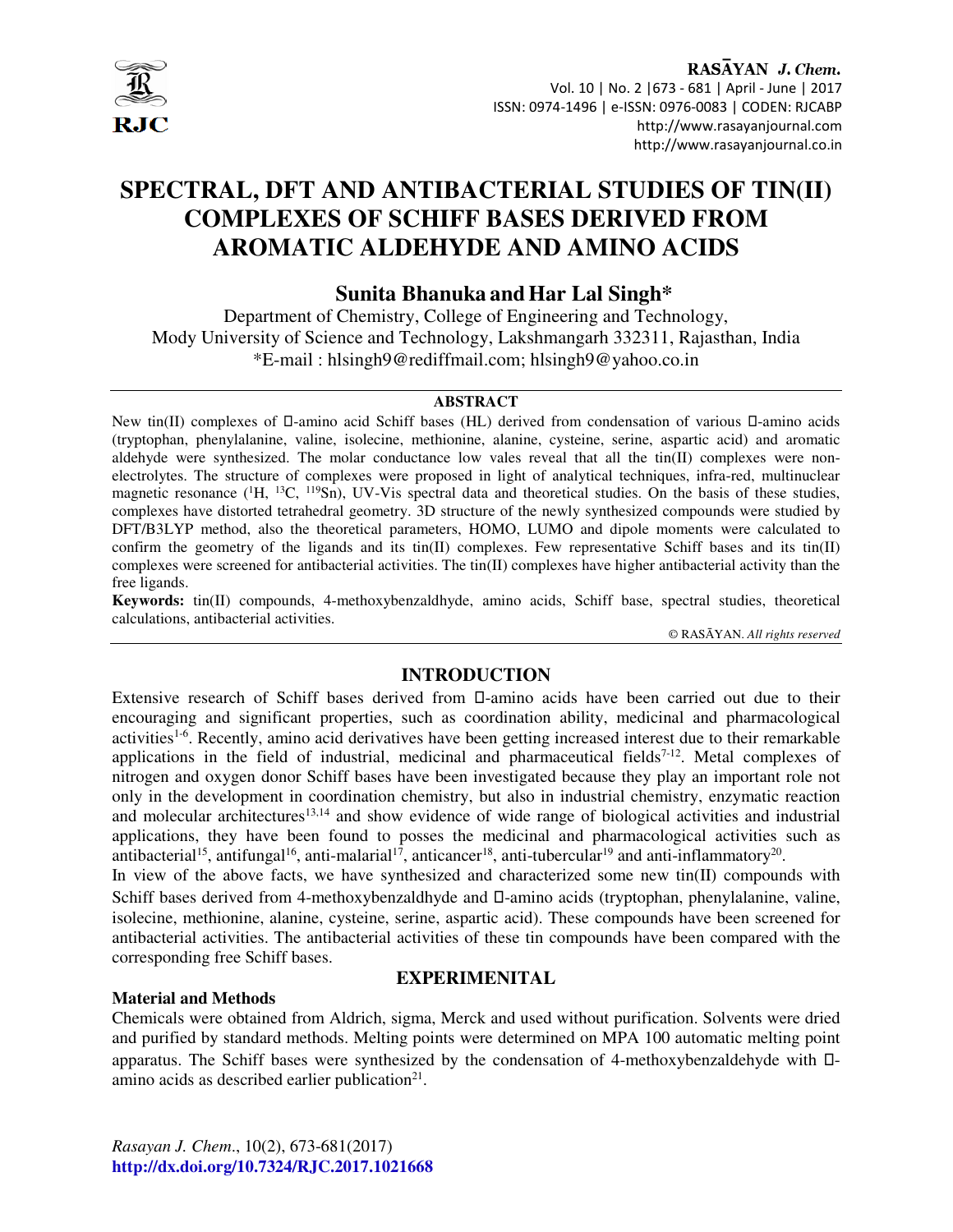# RASAYAN J. Chem. Vol. 10 | No. 2 |673 - 681 | April - June | 2017

Tin was determined gravimetrically as SnO2. Nitrogen and sulfur were as estimated by Kjeldahl's and Messenger's methods, respectively. Molar conductance of tin derivatives was measured on Systronics conductivity bride model 305 at room temperature. Molecular weight determinations were carried out by the Rast camphor method. The electronic spectra of the ligand and tin derivatives recorded on Agilent Carry-60 UV-Vis spectrophotometer at room temperature. The infrared spectral data of the compounds were recorded on Perkin-Elmer SP-2 spectrophotometer using KBr optics. <sup>1</sup>H and <sup>13</sup>C NMR spectral data were recorded on Bruker Avance-II NMR spectrometer, DMSO-d<sub>6</sub> and DMSO as solvent at 400 MHz and 100 MHz, respectively and tetramethylsilane as an internal reference. The <sup>119</sup>Sn NMR spectra were recorded on Bruker Avance-II spectrometer using dry DMSO as the solvent at 149.21 MHz and tetramethyltin (TMT) as an external reference. 3D molecular structures of the complexes were studied using the Gaussian 03 program with B3LYP/LanL2DZ basic sets $^{22,23}$ .

## **Preparation of the tin(II) Complexes**

These complexes were synthesized by dissolving ligands (2.40 mmol) in a mixture of benzene and methanol and then adding methanolic solution of tin acetate (1.20 mmol) to this solution in 2:1 molar ratios. The reaction mixture was stirred for 1 hour on magnetic stirrer and then refluxed over a water bath for 6-8 hours. After cooling, the solid compounds separated out. Excess solvent was removed, washed with small amounts of cyclohexane, diethylether. The products were re-crystallized from the same solvent and dried in vacuum.

|                                  |                            | M.P.            | Yield  | <b>Elemental Analysis</b> |         |         |         |         | Mol. Cond.                         |        |        |  |  |
|----------------------------------|----------------------------|-----------------|--------|---------------------------|---------|---------|---------|---------|------------------------------------|--------|--------|--|--|
| Compds                           | Products & Colour          | $^{\circ}C$ (d) | $(\%)$ | %Sn                       | $\%C$   | %H      | $\%N$   | %S      | $ohm-1$ cm <sup>2</sup><br>$mol-1$ |        |        |  |  |
| Sn(L <sup>1</sup> ) <sub>2</sub> | $C_{38}H_{34}N_4O_6Sn$     | 112             | 70     | 15.44                     | 59.83   | 4.48    | 7.30    |         | 14.65                              |        |        |  |  |
|                                  | <b>Brown</b>               |                 |        | (15.59)                   | (59.94) | (4.50)  | (7.36)  |         |                                    |        |        |  |  |
| Sn(L <sup>2</sup> ) <sub>2</sub> | $C_{34}H_{32}N_2O_6Sn$     | 195             | 82     | 17.30                     | 59.68   | 4.71    | 4.00    |         | 11.38                              |        |        |  |  |
|                                  | Cream                      |                 |        | (17.37)                   | (59.76) | (4.72)  | (4.10)  |         |                                    |        |        |  |  |
| $Sn(L^3)2$                       | $C_{28}H_{28}N_6O_6Sn$     | 255             | 68     | 17.86                     | 50.55   | 4.22    | 12.60   |         | 10.98                              |        |        |  |  |
|                                  | <b>Brown</b>               |                 |        | (17.90)                   | (50.70) | (4.26)  | (12.67) |         |                                    |        |        |  |  |
|                                  | $C_{26}H_{32}N_2O_6Sn$     | 250             | 62     | 20.15                     | 53.11   | 5.45    | 4.72    |         | 7.78                               |        |        |  |  |
| Sn(L <sup>4</sup> ) <sub>2</sub> | Off white                  |                 |        | (20.21)                   | (53.18) | (5.49)  | (4.77)  |         |                                    |        |        |  |  |
| $Sn(L^5)_2$                      | $C_{28}H_{36}N_2O_6Sn$     | 240             | 84     | 19.18                     | 54.60   | 5.88    | 4.48    |         | 6.64                               |        |        |  |  |
|                                  | Off white                  |                 |        |                           | (19.29) | (54.66) | (5.90)  | (4.55)  |                                    |        |        |  |  |
| $Sn(L^6)_2$                      | $C_{26}H_{32}N_2O_6S_2Sn$  | 174             | 67     | 18.12                     | 47.87   | 4.90    | 4.23    | 9.78    | 10.66                              |        |        |  |  |
|                                  | Cream                      |                 |        |                           | (18.22) | (47.94) | (4.95)  | (4.30)  | (9.85)                             |        |        |  |  |
| $Sn(L^7)_2$                      | $C_{22}H_{24}N_2O_6Sn$     | 230             | 80     | 22.30                     | 49.70   | 4.52    | 5.20    |         | 8.95                               |        |        |  |  |
|                                  | Cream                      |                 |        | (22.35)                   | (49.75) | (4.55)  | (5.27)  |         |                                    |        |        |  |  |
|                                  | $C_{22}H_{24}N_2O_6S_2Sn$  | 340             | 69     | 19.90                     | 44.33   | 4.02    | 4.65    | 10.68   | 14.44                              |        |        |  |  |
| $Sn(L^8)_2$                      | Light brown                |                 |        | (19.94)                   | (44.39) | (4.06)  | (4.71)  | (10.77) |                                    |        |        |  |  |
| Sn(L <sup>9</sup> ) <sub>2</sub> | $C_{22}H_{24}N_{2}O_{8}Sn$ | 208             | 85     | 21.01                     | 46.90   | 4.22    | 4.95    |         | 16.45                              |        |        |  |  |
|                                  | Dark green                 |                 |        |                           |         |         |         | (21.08) | (46.92)                            | (4.30) | (4.97) |  |  |
|                                  | $C_{24}H_{24}N_2O_{10}Sn$  |                 |        | 19.12                     | 46.50   | 3.86    | 4.50    |         |                                    |        |        |  |  |
| $Sn(L^{10})_2$                   | Cream                      | 290             | 63     | (19.17)                   | (46.56) | (3.91)  | (4.52)  |         | 19.01                              |        |        |  |  |

Table-1: Analytical and physical data of the tin(II) complexes with Schiff bases

# **Antibacterial Activity: Agar-well diffusion method**

The antibacterial activity was determined by agar well diffusion method $^{24}$ . Pure cultures of the microorganism were dissolved in peptone-water and uniformly seeded on nutrient agar Petri plates having the composition (Peptone 5g, Beaf extract 5g, NaCl 5g, Agar-Agar 20g, and distilled water 1000 ml). All the compounds were dissolved in DMSO in 100 ppm concentrations and poured onto properly labeled holes using a pipette in aseptic conditions. The plates were then incubated at  $30\pm2$  °C for 24 h and the inhibition zones were observed. Streptomycin (concentration 100 ppm) used as positive reference. Inhibition zone was calculated from triplicate reading. The results are presented in Fig.-1.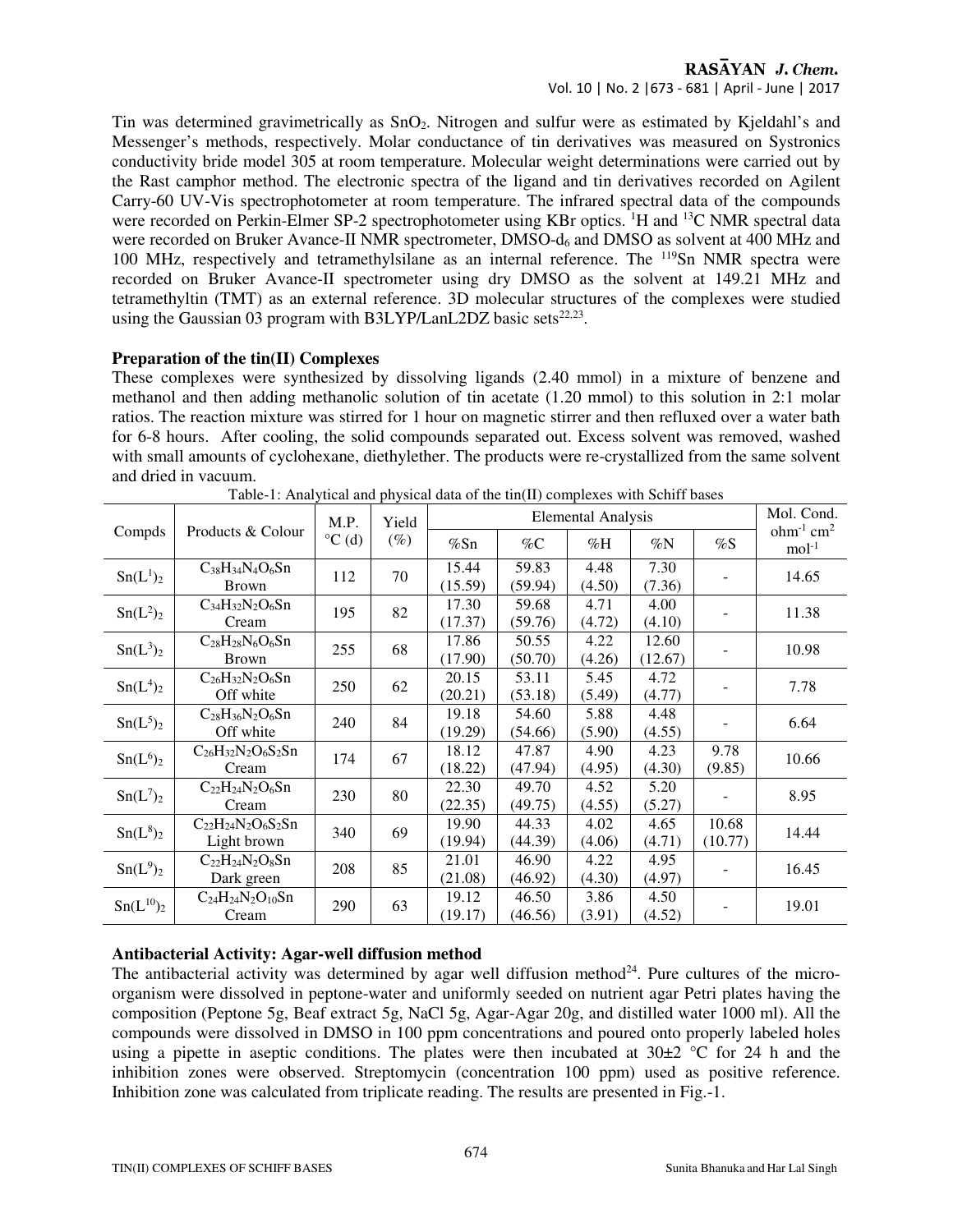# RASAYAN J. Chem.

Vol. 10 | No. 2 |673 - 681 | April - June | 2017

### **RESULTS AND DISCUSSION**

The tin complexes of Schiff bases under investigation are assigned to possess the compositions and molecular formulae  $[Sn(L)<sub>2</sub>]$  listed in Table-1. The analytical data of the synthesized compounds are in good agreement with the proposed structures. The reactions of ligands with tin acetate have been carried out in 2:1 molar ratios.



Fig.-1: Antibacterial results of ligands and their tin(II) complexes

The tin complexes are monomers as revealed by molecular weight determinations. The molar conductance values of the tin(II) complexes are given in Table-1. Tin complexes have low molar conductance values lie in the range  $6.64-19.01 \Omega^{-1}$  cm<sup>2</sup> mol<sup>-1</sup> in DMF indicating their non-electrolytic in nature. These reactions proceed with the liberation of acetic acid, which was removed azeotropically. (Scheme 1).

$$
\text{Sn(OAc)}_2 + 2N \text{OH} \quad \xrightarrow{\text{benzene + methanol}} \text{Sn(N O)}_2 + 2CH_3\text{COOH}
$$

where N OH represents the donor atom of Schiffbases

#### Scheme-1

#### **Electronic spectra**

The UV-Vis spectra of the Schiff bases and tin(II) complexes are recorded in dry DMF. Tin(II) complexes exhibit two bands at ~345 and ~380 nm. These bands are due to the  $\pi-\pi^*$  and  $n-\pi^*$  transitions of the azomethine chromophore. The considerable shifting observed in the n– $\pi^*$  transition (~370 nm) is due to the polarization of azomethine bond caused by tin-ligand electron interaction. This clearly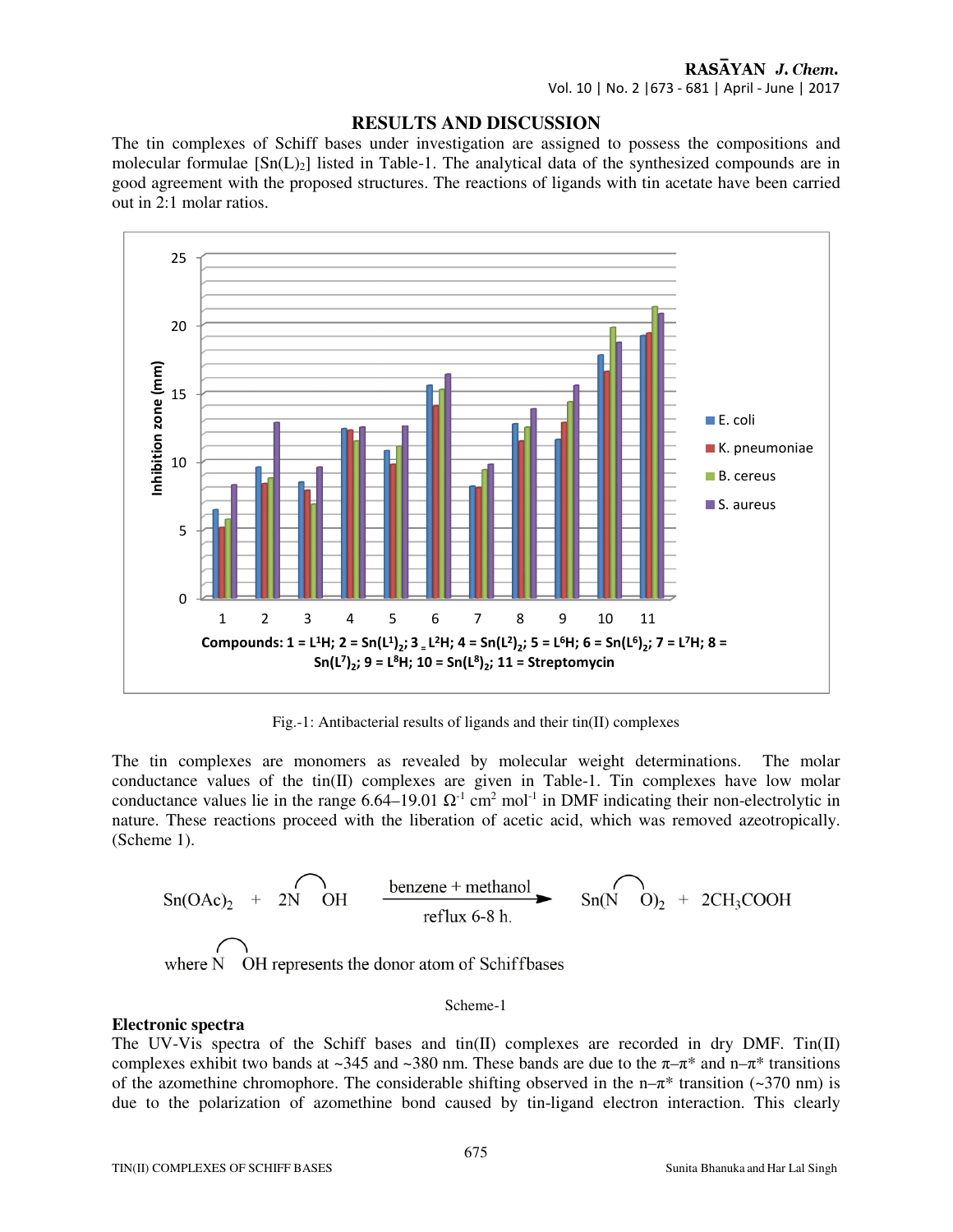# RASAYAN J. Chem. Vol. 10 | No. 2 |673 - 681 | April - June | 2017

indicates the coordination of the azomethine nitrogen to the tin atom. The spectra of the tin complexes also have sharp bands in the region 240–260 nm, with one more band at 365 nm; these may be assigned as charge transfer bands. It has been reported that the tin is capable of forming  $d\pi$ – $p\pi$  bonds with ligands containing nitrogen as the donor atom. The tin atom has its 5d orbital completely vacant and hence Sn←N bonding can take place by the acceptance of the lone pair of electrons from the azomethine nitrogen of the ligands.

### **Infrared Spectra**

The infrared spectra of ligand shows band at  $3140-2725$  cm<sup>-1</sup> assigned to OH vibrations of the functional  $(-COOH)$  group<sup>25</sup>, which disappear in the tin(II) derivatives, indicating that deprotonation of the functional group upon chelation. A new band appear in tin complexes at  $562-540$  cm<sup>-1</sup> due to formation of  $v(Sn-O)$  bond<sup>26</sup>. The ligands show a band at  $1636-1622$  cm<sup>-1</sup> assigned to azomethine group<sup>27</sup> is shifted to lower wave numbers  $10-20$  cm<sup>-1</sup> in the spectra of tin(II) complexes, indicating that the coordination through the azomethine nitrogen atom to the tin atom, which is supported by the existence of new band at 432-456 cm<sup>-1</sup> in the spectra of tin(II) compounds, due to the formation of  $v(Sn \leftarrow N)$  bond<sup>28</sup>.

# *<sup>1</sup>H-NMR Spectra*

<sup>1</sup>H NMR spectral data of Schiff bases and tin(II) complexes were recorded in DMSO- $d_6$ . The free Schiff bases exhibit singlet at  $\sim \delta$  8.50 ppm, due to azomethine proton (-N=CH-). This signal is shifted downfield ( $\sim \delta$  8.85), in the spectra of tin(II) complexes, suggests that the coordination through azomethime nitrogen of the to the tin atom. The COOH group gives signals at  $\delta$  12.65-11.20 ppm in free Schiff bases. These signals disappeared in the spectra of tin(II) complexes indicating the deprotonation of the –COOH group. The appearance of a signals at  $\delta$  3.82 (s, H, OCH<sub>3</sub>) ppm could be assigned to OCH<sub>3</sub> group, in both the ligands and its tin(II) complexes, respectively. It shows that the OCH<sub>3</sub> group is not taking part in bond formation. The Schiff bases show a complex multiplet signal in the region δ 6.95–8.05 ppm for the aromatic protons and its remains at the same position in the spectra of the tin(II) complexes.

### **<sup>13</sup>C NMR spectra**

The <sup>13</sup>C NMR spectra data of few representatives Schiff base and its tin complexes were recorded in dry DMSO. The signals appeared at  $\sim \delta$  182.5 ppm and  $\sim \delta$  165.2 ppm, respectively for the carbon atoms of carboxylate and azomethine groups in the Schiff bases. However, in the spectra of the tin(II) complexes, these signal appears at  $\sim \delta$  172.0 ppm, due to the carboxylate group and  $\sim \delta$  158.5 ppm, due to the azomethine group, respectively. The upfield shifting in the position of carbon signal of COOH group, suggest that the carboxylate oxygen of the ligands take part in the complexation. Further, the shifting of the azomethine (−CH=N–) carbon signal in the spectra of the tin(II) compounds as compared to the free ligands, clearly indicates that the coordination through azomethine nitrogen to the tin atom.

| Compounds                        | v(COOH)      | $v(C=N-)$ | $v(COO)_{asym}$ | $v(COO)_{sym}$           | $\Delta v$ | $v(Sn-O)$ | $v(Sn \leftarrow N)$     |
|----------------------------------|--------------|-----------|-----------------|--------------------------|------------|-----------|--------------------------|
| $L^1H$                           | 3125-2780 br | 1632 s    |                 |                          |            |           |                          |
| $Sn(L^1)_2$                      |              | 1615 s    | 1598 s          | 1322 m                   | 276        | 555 m     | $456 \text{ m}$          |
| $L^2H$                           | 3110-2757 br | $1628$ s  |                 |                          |            |           |                          |
| Sn(L <sup>2</sup> ) <sub>2</sub> |              | 1610 s    | 1600 s          | 1325 s                   | 275        | 540 w     | 440 m                    |
| $L^3H$                           | 3095-2878 br | 1634 s    | ۰               | $\overline{\phantom{a}}$ |            |           | ۰                        |
| $Sn(L^3)_2$                      |              | 1618 s    | 1590 s          | 1320 m                   | 270        | 560 m     | 448 w                    |
| $L^4H$                           | 3085-2776 br | 1622 s    | ۰               |                          |            |           | $\overline{\phantom{0}}$ |
| Sn(L <sup>4</sup> ) <sub>2</sub> |              | 1610 s    | 1588 vs         | 1328 s                   | 260        | 552 m     | 444 w                    |
| $L^5H$                           | 3115-2786 br | $1628$ s  |                 |                          |            |           | ۰                        |

Table-2: IR spectral data (cm*<sup>−</sup>*<sup>1</sup> ) of Schiff bases and their corresponding tin(II) complexes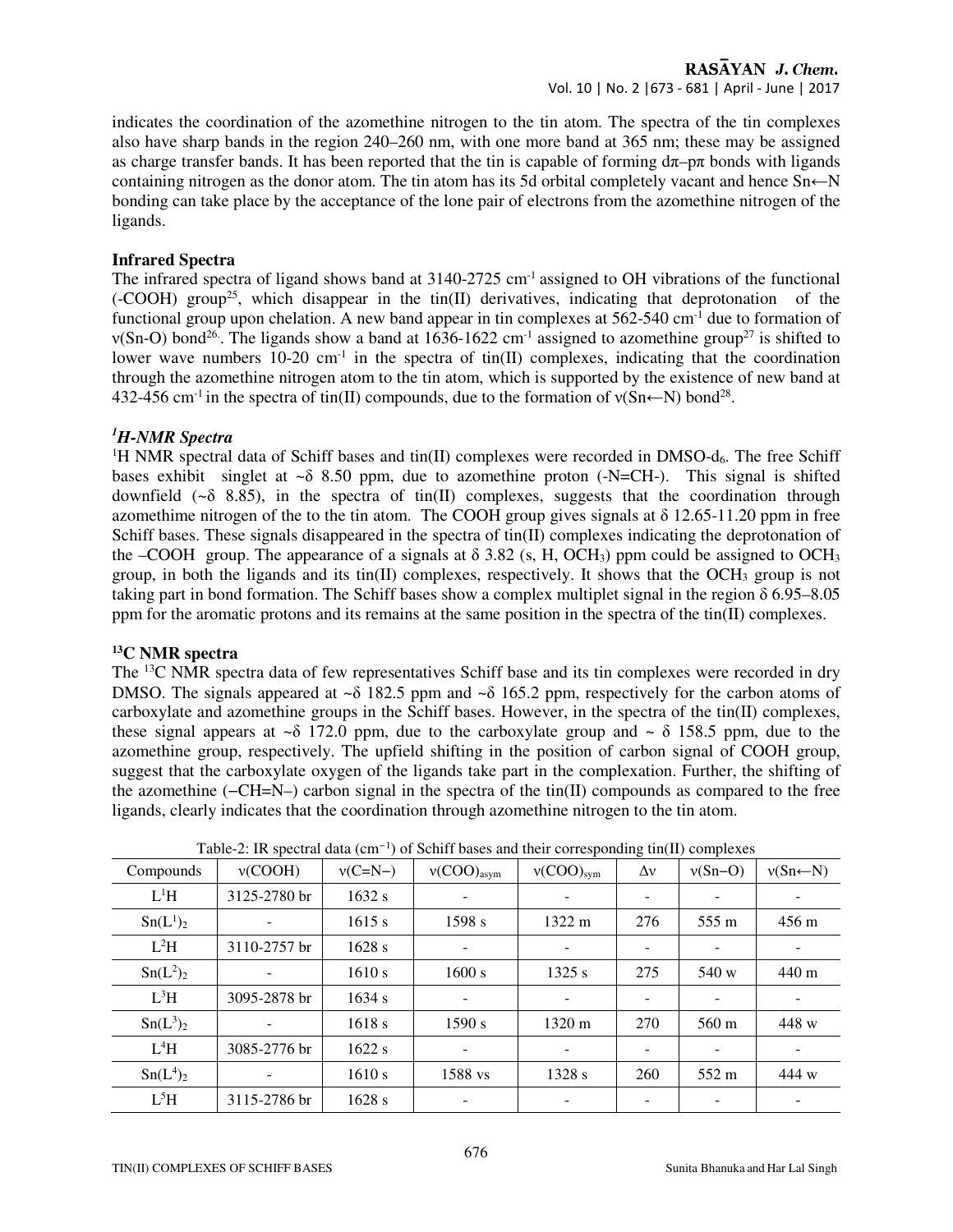RASAYAN J. Chem.

| Sn(L <sup>5</sup> ) <sub>2</sub> |                          | 1612 s   | 1588 vs                  | 1322s  | 266                      | 560 w                    | 435 w                    |
|----------------------------------|--------------------------|----------|--------------------------|--------|--------------------------|--------------------------|--------------------------|
| L <sup>6</sup> H                 | 3105-2808 br             | 1636 s   | $\overline{\phantom{a}}$ |        | $\overline{\phantom{m}}$ | $\overline{\phantom{a}}$ |                          |
| $Sn(L^6)_2$                      | $\overline{\phantom{a}}$ | 1618s    | $1590$ vs                | 1326 s | 264                      | 544 w                    | 432 m                    |
| $L^7H$                           | 3102-2775 br             | 1634 s   | -                        |        |                          | -                        |                          |
| $Sn(L^7)_2$                      | ۰                        | 1614 s   | 1598 s                   | 1320 m | 278                      | 554 w                    | 438 w                    |
| $L^8H$                           | 3085-2765 br             | 1622s    | $\overline{\phantom{a}}$ |        | $\overline{\phantom{a}}$ | $\overline{\phantom{a}}$ |                          |
| $Sn(L^8)_2$                      |                          | 1612 s   | 1596 vs                  | 1326 m | 270                      | 548 w                    | $450 \text{ m}$          |
| $L^9H$                           | 3092-2810 br             | 1630 s   | $\overline{\phantom{a}}$ |        |                          | $\overline{\phantom{a}}$ |                          |
| Sn(L <sup>9</sup> ) <sub>2</sub> | $\overline{\phantom{a}}$ | 1611 s   | 1598 s                   | 1324 m | 274                      | 562 m                    | 446 w                    |
| $L^{10}H$                        | 3140-2725 br             | $1626$ s | $\overline{\phantom{a}}$ | -      | -                        | $\overline{\phantom{a}}$ | $\overline{\phantom{0}}$ |
| $Sn(L^{10})_2$                   |                          | 1616 s   | $1590$ vs                | 1322 m | 268                      | 556 m                    | 438 m                    |

Vol. 10 | No. 2 |673 - 681 | April - June | 2017

 $b$ r = broad, vs = very sharp, v = sharp, m = medium, w = weak

# **<sup>119</sup>Sn NMR Spectra**

The <sup>119</sup>Sn NMR spectra of Sn(L<sup>1</sup>)<sub>2</sub> and Sn(L<sup>3</sup>)<sub>2</sub> give sharp signals at  $\delta$  -578 ppm and  $\delta$  -580 ppm<sup>29-31</sup> which is below the reported values for tri-coordinated hydrated tin(II) chloride. Therefore, a fourcoordinate distorted tetrahedral geometry have been proposed for resulting tin(II) complexes (Fig.-2).



Fig.-2: Proposed structure of tin(II) Complexes

### **Theoretical Calculations**

The theoretical parameters, total energy, dipole moment, energy of HOMO and LUMO orbitals were calculated. Additional parameters, such as separation energy, band gap energy, electronegativity  $(\gamma)$ , electrophilicity index (ω), chemical hardness (η), and global softness (S) were calculated for  $L<sup>4</sup>H$ ,  $L<sup>8</sup>H$ ,  $Sn(L<sup>4</sup>)<sub>2</sub>$  and  $Sn(L<sup>8</sup>)<sub>2</sub>$  and represented Table-3. Chemical hardness and softness are significant properties to measure the molecular reactivity and stability of the molecules. A less reactive molecule has large band gap energy and a more reactive molecule has small band gap energy. In a complex formation system, the tin ion act as Lewis acid while ligands acts as Lewis base. Tin ion is soft acids and thus soft base ligands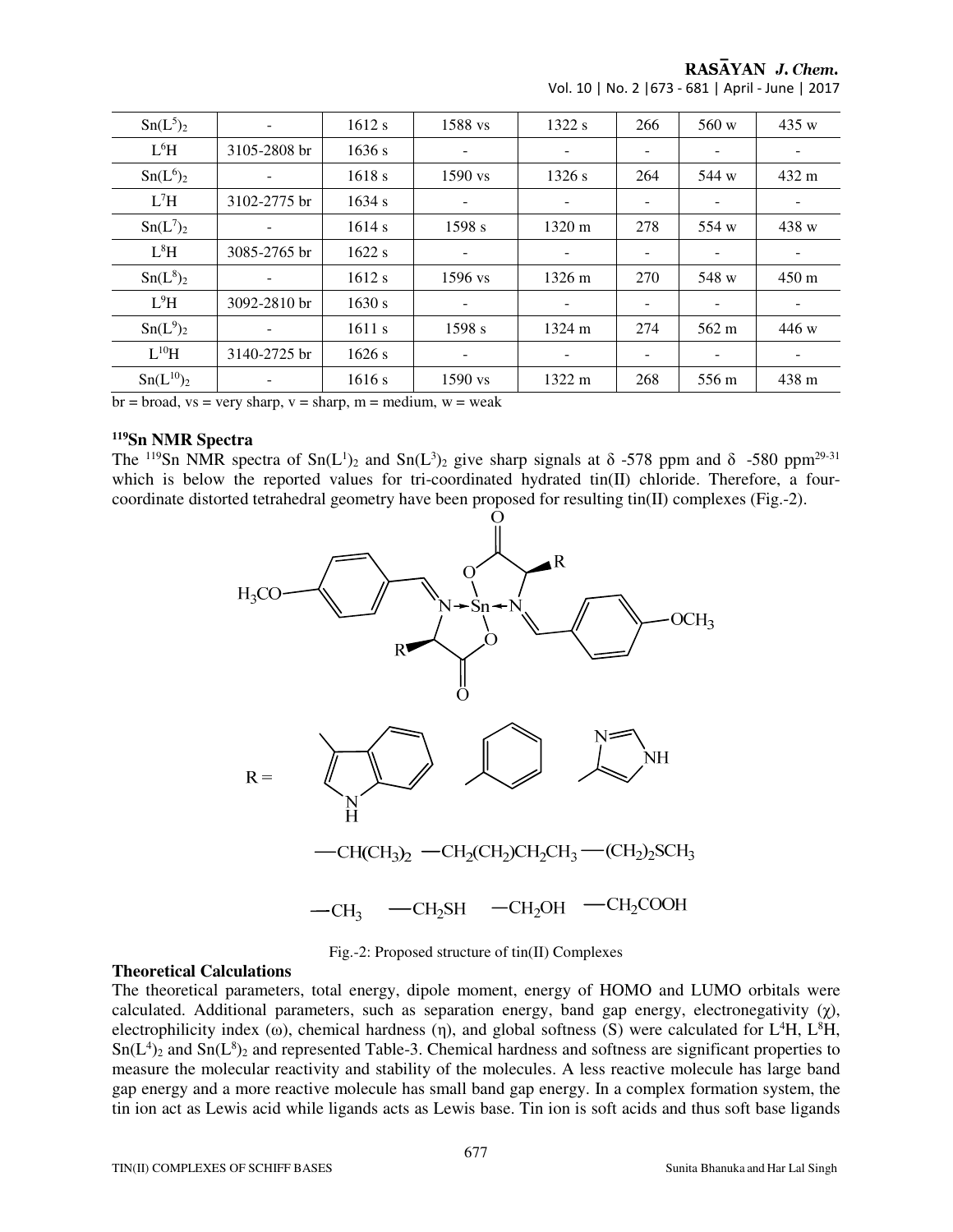are most effective for complex formation. Accordingly, it is concluded that the ligands with proper softness values has a good tendency to from complexes with metal ions effectively.

The reactivity index measures the stabilization in energy when a complex formation system obtains an additional charge from the ligands. The energy difference between LUMO and HOMO orbitals decreases, interactions between the reacting species become stronger and as a result the stability of metal complexes increases and reactivity decreases. The calculated total energy of the tin complexes have lower values indicated a large stabilization of the complexes compared to the free ligands. The metal complexes have higher values of the dipole moment than that of the free ligands.

# **Bond Lengths and bond angles Calculations**

Selected bond lengths of >C=N- and −COOH groups of the ligands and tin(II) complexes are given in Table 4. From the data obtained we observed that there is an elongation in the bonds of the active group of the ligands taking part in complexation, which correlates with the experimental infrared frequencies. The bond lengths and bond angles generated from the optimized structure of the tin(II) complexes, using Gaussian 03 software are given in the Table 4. Geometry optimization of the complexes  $Sn(L<sup>4</sup>)<sub>2</sub>$  and  $Sn(L<sup>8</sup>)<sub>2</sub>$  at the B3LYP/LanL2DZ level also suggests the distorted tetrahedral geometry for  $Sn(L<sup>4</sup>)<sub>2</sub>$  and  $Sn(L<sup>8</sup>)<sub>2</sub>$ . The optimized structure for the compounds  $Sn(L<sup>4</sup>)<sub>2</sub>$  and  $Sn(L<sup>8</sup>)<sub>2</sub>$  are shown in Figure 3 and 4. The computed bond lengths, such as, Sn(1)−O(5), Sn(1)−N(2), Sn(1)−O(17) and Sn(1)−N(20) in the present complex  $[Sn(L<sup>4</sup>)<sub>2</sub>/Sn(L<sup>8</sup>)<sub>2</sub>]$  are 2.044/2.045, 2.089, 2.044/2.045 and 2.088/2.089 Å respectively. The significant computed bond angles in the complex  $[Sn(L<sup>4</sup>)<sub>2</sub>/Sn(L<sup>8</sup>)<sub>2</sub>]$ , such as, N(20)-Sn(1)-N(2),  $(114.57/115.74^{\circ})$ , N(20)-Sn(1)-O(5), (118.34/118.41°), N(20)-Sn(1)-O(17), (92.90/92.92°), N(2)-Sn(1)-O(5), (92.97/92.92°), N(2)-Sn(1)-O(17), (118.83/118.45°) and O(5)-Sn(1)-O(17), (120.32/120.60°) suggest the distorted tetrahedral structure of the tin complexes. The calculated Sn-O and Sn-N bond distances are also close to the already reported x-ray structures of tin complexes. $32,33$ 

| <b>Atoms</b>                                                      | Compounds |                                  |            |             |                      |  |  |  |
|-------------------------------------------------------------------|-----------|----------------------------------|------------|-------------|----------------------|--|--|--|
|                                                                   | $L^4H$    | Sn(L <sup>4</sup> ) <sub>2</sub> | $L^8H$     | $Sn(L^8)_2$ | Sn(OAc) <sub>2</sub> |  |  |  |
| Total Energy (a.u.)                                               | -785.825  | $-1573.828$                      | $-717.301$ | $-1436.771$ | $-460.291$           |  |  |  |
| HOMO (eV)                                                         | $-8.722$  | $-3.858$                         | $-8.947$   | $-4.015$    | $-7.697$             |  |  |  |
| LUMO (eV)                                                         | $-2.323$  | $-3.179$                         | $-2.313$   | $-2.949$    | $-4.558$             |  |  |  |
| Energy Gap (eV)                                                   | 6.399     | 0.679                            | 6.634      | 1.066       | 3.139                |  |  |  |
| Electronegativity $(\gamma)$<br>$\chi = (E_{HOMO} + E_{LUMO})/2$  | $-5.522$  | $-3.518$                         | $-5.630$   | $-3.482$    | $-6.127$             |  |  |  |
| Chemical potential $(\mu, eV)$<br>$(\mu = E_{LUMO} + E_{HOMO}/2)$ | $-3.199$  | $-0.339$                         | $-3.317$   | $-0.533$    | $-1.569$             |  |  |  |
| Chemical hardness $(\eta, eV)$                                    | 6.399     | 0.679                            | 6.634      | 1.066       | 3.139                |  |  |  |
| Global softness $(S = 1/n)$                                       | 0.156     | 1.473                            | 0.151      | 0.938       | 0.319                |  |  |  |
| Electrophilicity index<br>$\omega =$<br>μ <sup>2</sup> /2η)       | 0.799     | 0.085                            | 0.829      | 0.133       | 0.392                |  |  |  |
| Dipole moment (Debye)                                             | 4.036     | 10.285                           | 4.297      | 11.207      | 2.687                |  |  |  |

Table-3: Computed molecular descriptions of Ligands  $L<sup>4</sup>H$ ,  $L<sup>8</sup>H$  and their tin(II) complexes

# **Antibacterial studies**

The antibacterial activity of a few representative ligands and tin(II) complexes have been tested against *Escherichia coli* (-), *Klebsiella pneumonia* (-) and *Staphylococcus aureus* (+), *Bacillus cereus* (+), by the agar well diffusion method<sup>21</sup> at 100  $\mu$ g ml<sup>-1</sup> concentration in DMSO. The antibacterial results were shown in figure 4. The effect against *S. aureus* of complexes was found to be close to that of Streptomycin. But there was less inhibitory activity by the Schiff base ligands. It is possible that ligands may be activated by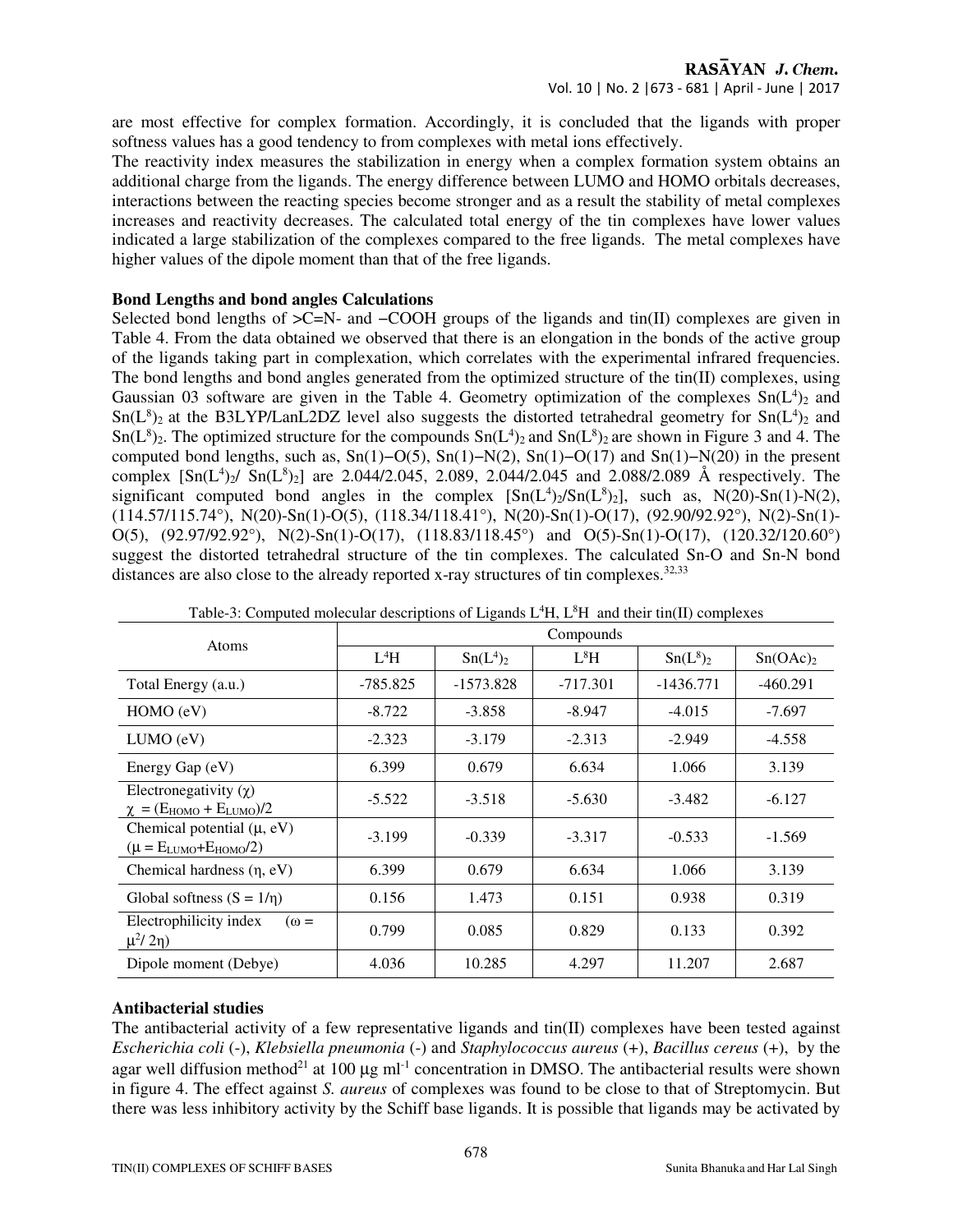# RASAYAN J. Chem. Vol. 10 | No. 2 |673 - 681 | April - June | 2017

the tin(II) ion. The 2-((4-methoxybenzyli-dene) amino)-4-(methyl-thio) butanoic acid and 3-mercapto-2- ((4-methoxy-benzylidene) amino)propanoic acid ligand complex show more antibacterial activity than others. The coordination of metal ion with bulky Schiff base ligand, decreases the polarity of the metal ion. This is due to the overlap of ligand orbitals and metal orbitals, this leads to a delocalization of positive charge. Thus the lipophilic character of the tin complexes increases and this allows its penetration through the bacterial lipoid layer. Further, the greater activity of the complexes can also be explained on the basis of their higher solubility, particle size and the size of the metal ion. This may be the reason why tin complexes have more inhibition than the free ligands against all micro-organisms tested. In the present work 2-((4-methoxybenzyli-dene) amino)-4-(methyl-thio) butanoic acid and 3-mercapto-2-((4-methoxybenzylidene) amino)propanoic acid-tin complex show an enhanced antibacterial activity. This could make these complexes find application in medicinal chemistry.



Fig.-3: Molecular structure of  $Sn(L<sup>4</sup>)<sub>2</sub>$  complex along with atom numbering scheme

|                   | Compounds                                            |                      |             |       |  |  |
|-------------------|------------------------------------------------------|----------------------|-------------|-------|--|--|
| Atoms             | $L^4H$<br>$L^8H$<br>Sn(L <sup>4</sup> ) <sub>2</sub> |                      | $Sn(L^8)_2$ |       |  |  |
|                   |                                                      | bond lengths $(\AA)$ |             |       |  |  |
| $O(17) - C(18)$   | 1.348                                                | 1.373                | 1.348       | 1.372 |  |  |
| $N(2)-C(3)$       | 1.483                                                | 1.534                | 1.484       | 1.530 |  |  |
| $N(2)$ -C(8)      | 1.267                                                | 1.272                | 1.267       | 1.272 |  |  |
| $C(8)-H(38)$      | 1.110                                                | 1.103                | 1.110       | 1.107 |  |  |
| $Sn(1)-O(5)$      |                                                      | 2.044                |             | 2.045 |  |  |
| $Sn(1)-N(2)$      | -                                                    | 2.089                | -           | 2.089 |  |  |
| $Sn(1)-O(17)$     |                                                      | 2.044                |             | 2.045 |  |  |
| $N(20)$ -Sn(1)    |                                                      | 2.088                |             | 2.089 |  |  |
| $C(4)-O(5)$       |                                                      | 1.372                |             | 1.372 |  |  |
| $C(19)$ -N $(20)$ |                                                      | 1.528                |             | 1.530 |  |  |
| $N(20)$ -C $(23)$ |                                                      | 1.272                |             | 1.272 |  |  |
| $C(3)-C(4)$       |                                                      | 1.558                |             | 1.554 |  |  |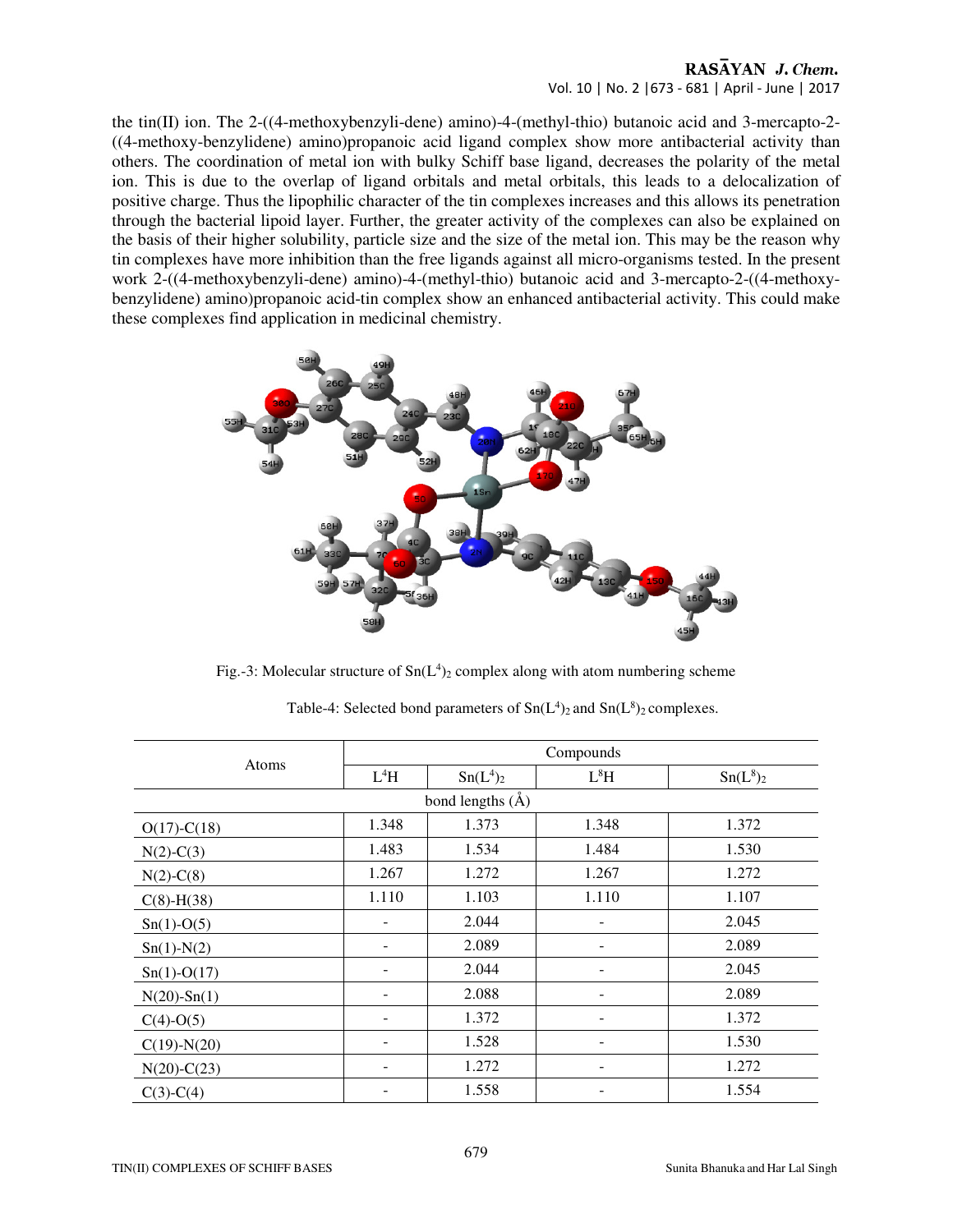| bond angles of $(°)$   |         |        |         |        |  |  |  |
|------------------------|---------|--------|---------|--------|--|--|--|
| $O(5)-C(4)-C(3)$       | 111.952 | 113.70 | 112.391 | 113.79 |  |  |  |
| $C(8)-N(2)-C(3)$       | 124.413 | 120.95 | 124.486 | 117.53 |  |  |  |
| $N(20)$ -Sn(1)- $N(2)$ |         | 114.57 |         | 115.74 |  |  |  |
| $N(20)$ -Sn(1)-O(5)    |         | 118.34 |         | 118.41 |  |  |  |
| $N(20)$ -Sn(1)-O(17)   |         | 92.90  |         | 92.92  |  |  |  |
| $N(2)$ -Sn(1)-O(5)     |         | 92.97  |         | 92.92  |  |  |  |
| $N(2)$ -Sn(1)-O(17)    |         | 118.83 |         | 118.45 |  |  |  |
| $O(5)$ -Sn(1)-O(17)    |         | 121.32 |         | 120.60 |  |  |  |





Fig.-4: Molecular structure of  $Sn(L^8)_2$  complex along with atom numbering scheme.

# **CONCLUSION**

Tin(II) compounds have a great interest recently due to unique physical and chemical properties, which have great applications as antimicrobial materials. The synthesized amino acid Schiff bases acted as monofunctional bidentate ligands. The tin atom was coordinated through the carboxylate oxygen and azomethine nitrogen atom. Based on the physiochemical, spectral and DFT calculations distorted tetrahedral structures have been assigned to all the tin(II) complexes. The antibacterial screening of the tin(II) complexes showed varied activities but they are more inhibition than the free ligands.

# **ACKNOWLEDGEMENT**

We are thankful to the Dean, College of Engineering and Technology, MUST, Lakshmangarh, Sikar, for providing necessary laboratory facilities to carry out this research work and also thankful to SAIF Punjab University, Chandigarh for the elemental and spectral analyses.

# **REFERENCES**

- 1. M. Patil, R. Hunoor and K. Gudasi, *Eur. J. Med. Chem*. **45**, 2981 (2010).
- 2. P. Heneberg, *Cur. Med. Chem*. **16**, 706 (2009).
- 3. V. Rives and M.A. Ulibarri, *Coord. Chem. Rev*. **181**, 61 (1999).
- 4. P.R. Reddy, A. Shilpa, N. Raju, P. Raghavaiah, *J. Inorg. Biochem.* **105,** 1603 (2011).